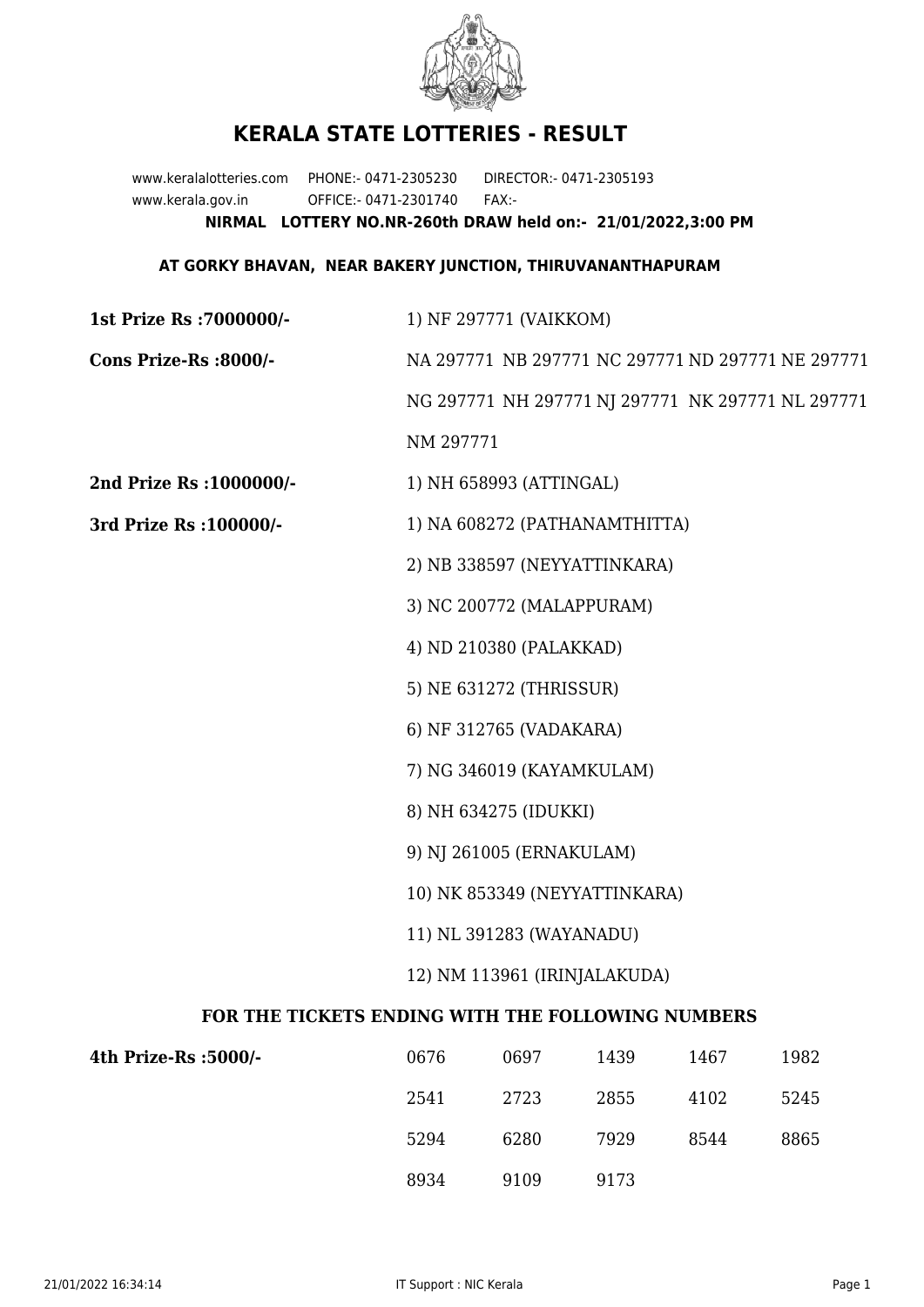| 5th Prize-Rs : 1000/- | 0021 | 0589 | 0593 | 0745 | 0783 |
|-----------------------|------|------|------|------|------|
|                       | 0988 | 1304 | 1668 | 1852 | 2003 |
|                       | 2144 | 2741 | 3111 | 3247 | 3775 |
|                       | 4665 | 4684 | 4808 | 5076 | 5605 |
|                       | 5698 | 5954 | 6008 | 6455 | 6481 |
|                       | 6910 | 7406 | 8199 | 8668 | 9050 |
|                       | 9138 | 9273 | 9524 | 9534 | 9588 |
|                       | 9799 |      |      |      |      |
| 6th Prize-Rs :500/-   | 0010 | 0079 | 0163 | 0265 | 0299 |
|                       | 0418 | 0692 | 0872 | 0980 | 0998 |
|                       | 1142 | 1268 | 1335 | 1487 | 1531 |
|                       | 1580 | 1583 | 1662 | 1720 | 1969 |
|                       | 2199 | 2323 | 2433 | 2752 | 2885 |
|                       | 3102 | 3125 | 3227 | 3265 | 3349 |
|                       | 3653 | 4076 | 4291 | 4529 | 4556 |
|                       | 4595 | 4860 | 5303 | 5330 | 5529 |
|                       | 5611 | 5642 | 5719 | 5851 | 5950 |
|                       | 5960 | 6016 | 6143 | 6435 | 6566 |
|                       | 6579 | 6587 | 6646 | 6720 | 6741 |
|                       | 6873 | 6981 | 7008 | 7092 | 7117 |
|                       | 7319 | 7395 | 7573 | 7611 | 7970 |
|                       | 8119 | 8316 | 8524 | 8612 | 8761 |
|                       | 8971 | 9058 | 9177 | 9329 | 9402 |
|                       | 9519 | 9585 | 9619 | 9666 |      |
| 7th Prize-Rs : 100/-  | 0077 | 0093 | 0175 | 0251 | 0331 |
|                       | 0389 | 0398 | 0409 | 0438 | 0462 |
|                       | 0504 | 0537 | 0561 | 0569 | 0716 |
|                       | 0928 | 1028 | 1092 | 1221 | 1372 |
|                       | 1592 | 1766 | 1795 | 1805 | 2078 |